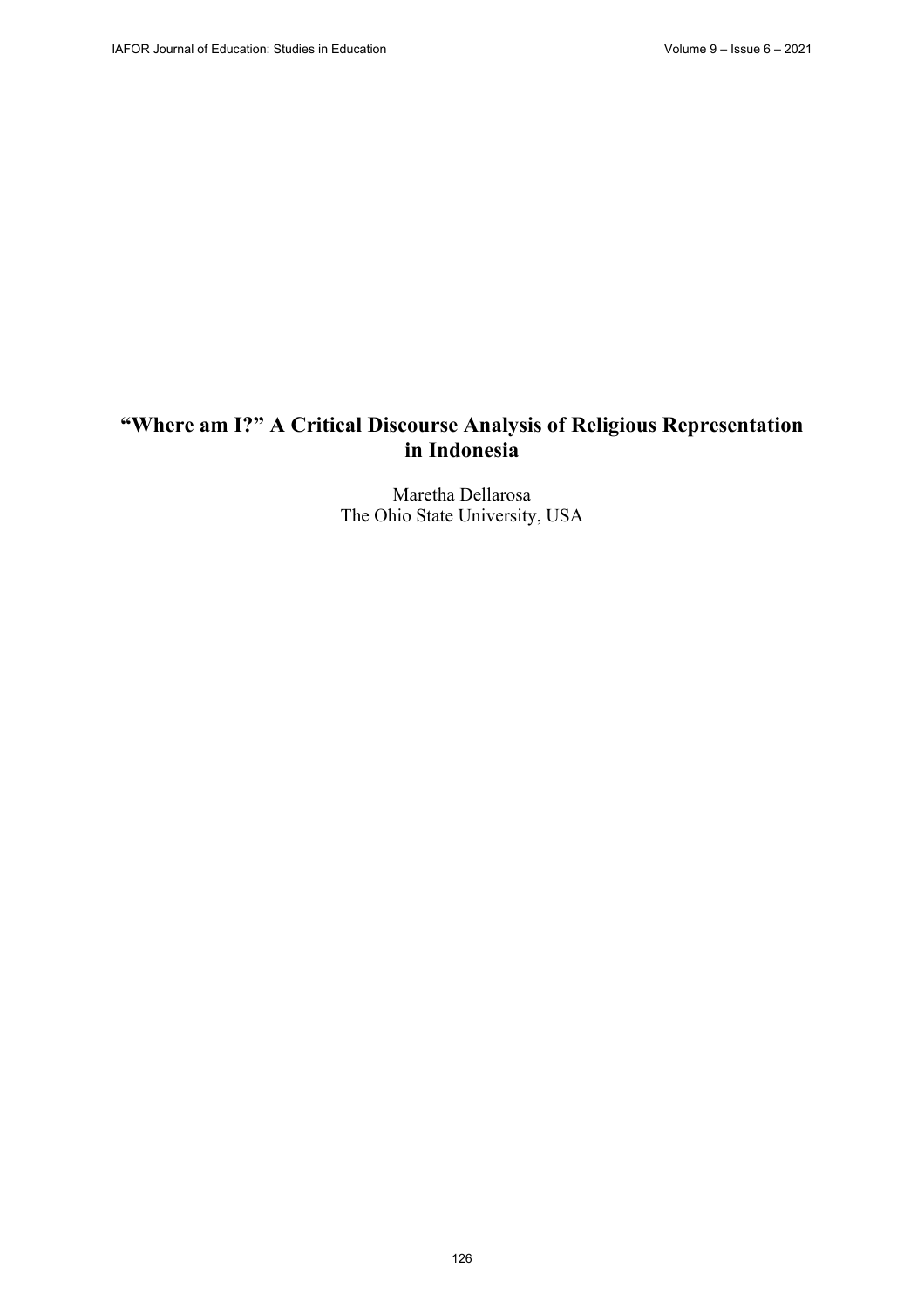#### **Abstract**

The Indonesian Ministry of Education has re-examined the Indonesian curriculum to address the present challenges, including how to promote tolerance in students who live in a multicultural country. Textbooks and characters presented in Indonesian elementary textbooks, Buku Siswa, are part of continuous revision. However, there is insufficient consideration placed in the characters presented, including which characters are included and excluded. In fact, understanding which characters are presented means that people learn how to construct phenomenon. As a country with diverse beliefs, the Indonesian education system inserts religion as a mandatory subject, aiming to promote the values of diversity. Nevertheless, the goal of such implementation does not always meet the outcomes since there are conflicts that occur due to religious beliefs. The study aims to examine power relationships and the ideological nature of discourse that is represented by seven characters in Buku Siswa by utilizing Critical Discourse Analysis. Buku Siswa is a series of elementary school textbooks that has different levels and themes. Findings reveal that characters that represent minority religious groups are missing from learning materials, which presents them unequally compared to characters that presents the majority of religious groups. The study argues that representation is a way of respecting people.

*Keywords:* critical ciscourse analysis, Indonesian elementary textbooks, religious Representation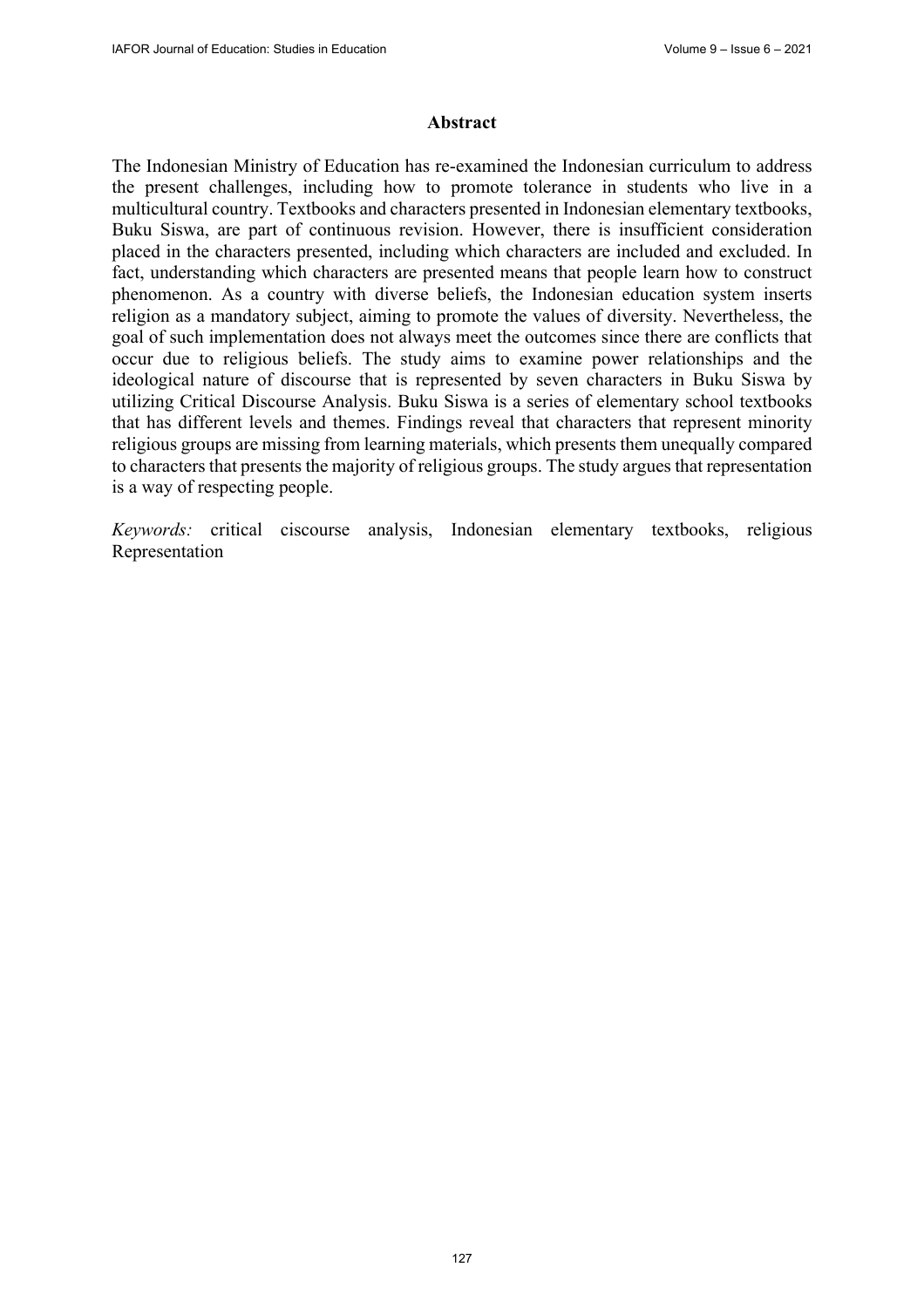Even though Indonesian curriculum has continuously been revised to meet the current needs (Wahyuni, 2015), there is limited attention paid to the relevance of characters presented in Indonesian elementary textbooks taught across school age levels. The majority of elementary textbooks provide imaginary characters. For instance, there was only one group of children presented in textbooks published in the 1990's (Alim, 1996) without any significant connection to the students' identity such as religious or personal identity. Textbook producers' goals for elementary students' learning largely consists of questions geared toward reading for rote memorization (Apple, 2004). Students were rarely given an opportunity to position themselves within an "as if" storyworld and start interpreting "as if" characters' lives in connection between themselves and others' everyday lives (Enciso and Davilla, n.d). To put it another way, students are not challenged to analyze the characters presented in textbooks. In fact, reading is a matter of studying the real world in which students are living inside of, as the history has been perpetuated (Freire, 1985).

Moreno-Fernández et al. (2019) emphasize, "The significance of textbooks' representation of the society as, in most cases, they lay the foundations for the way lessons are developed and are the guiding materials for the daily routines in the classroom" (p. 81). Representation is a way to formulate a phenomenon presented by establishing a relation between two objects through symbolic communication (Mitchell, 1990). It also means that people's presence is acknowledged (Bartz & Bartz, 2018). The present study focuses upon representation of religion in Indonesian elementary student textbooks. In particular, the study illuminates religious representation of characters, through examining the ideological treatment of their identity, as diverse human beings who live on Earth. I argue that any form of representation is a matter of respecting people, regardless of their identity, as human beings who live on Earth because people will feel more accepted when their religion is presented in textbooks.

In the published 2013 curriculum, the publishers and the Indonesian Ministry of Education considered presenting diverse characters in Indonesian elementary textbooks, Buku Siswa. In the Buku Siswa there are seven main characters with various skin tones and hairstyles. Some of them have light skin color and one character has dark skin color. Additionally, the publishers and the Indonesian Ministry of Education emphasize religious representation among the seven characters. One of the characters, named Siti, wears a hijab as part of her religious enactment as a Muslim. In Indonesia, Muslim is the largest religious population (Ministry of Religious Affairs Public Relations, Data and Information Bureau, 2017). People who are part of a major religious group gain more social power (Van Djik, 1993) than people from a minor religious group.

Those with power control the hegemonic ideas and worldviews of a society (van Dijk, 1993). As such it is imperative to critically examine the Indonesian Ministry of Education's representation of religion for reproduction of ideological dominance. This raises two questions: 1) What knowledge about religious representations are constructed in Buku Siswa? 2) Whose perspectives are valued in the process of scaffolding knowledge presented in Buku Siswa? As such this study analyzes a series of Buku Siswa taught in second grade level.

### **The (Religious) Diversity of Indonesia: Social Context**

Indonesia is a multicultural country with 1331 ethnic categories, 719 local languages, six religions, and other beliefs. The six religions are Islam (87.2%), Protestant/Christian (7,0%), Catholic (2.9%), Hindu (1.7%), Buddhism (0.7%), Confucian (0.05%), and others (0.5%) (Badan Pusat Statistik, 2015, data reflective of 1991 to 2017). Others belief systems are defined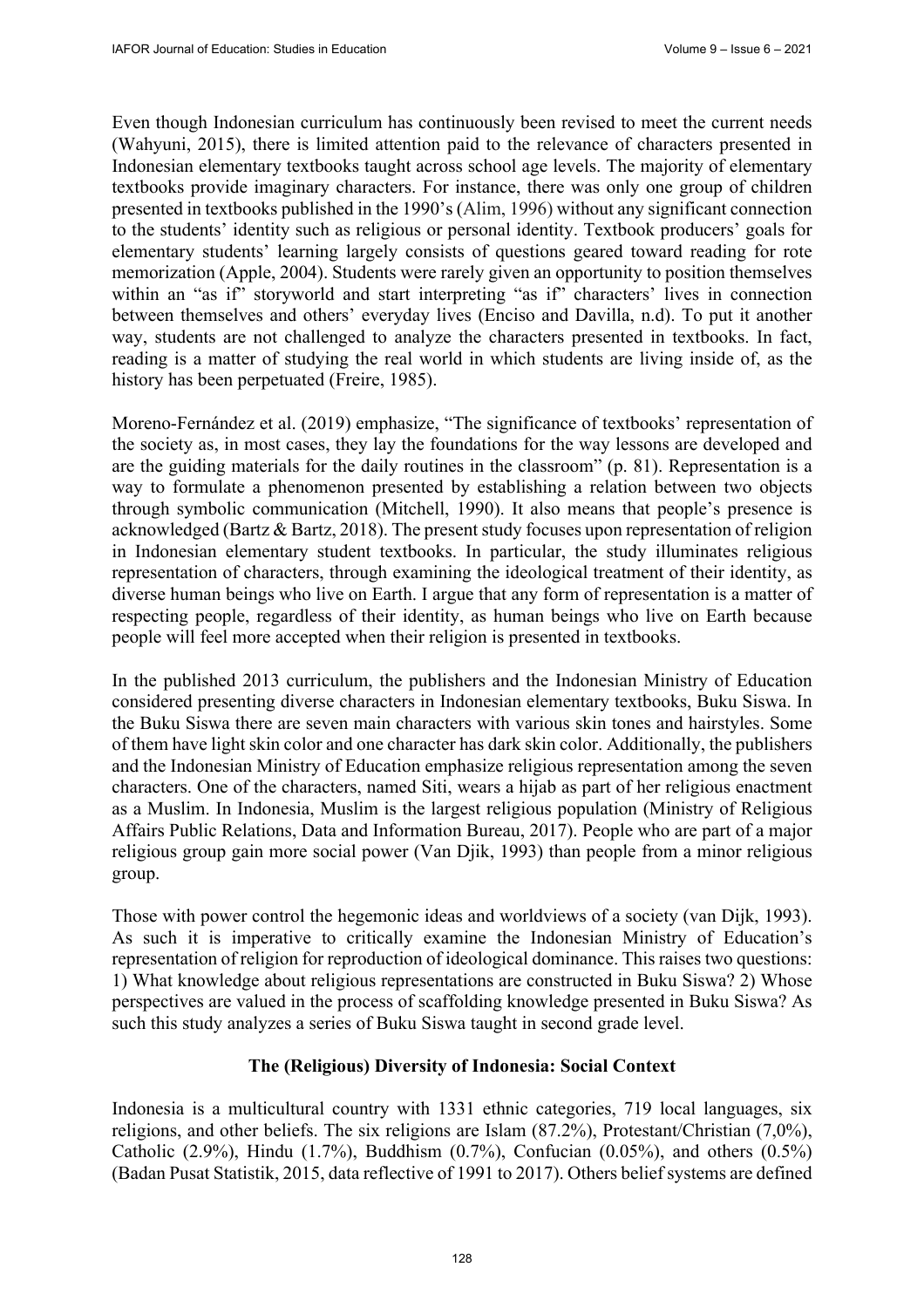as *aliran Kebatinan* that are not recognized by any official religions. *Aliran Kebatinan* is defined as "mysticism, the penetration and the knowledge of the universe with the purpose of establishing a direct relationship between the individual and the sphere of That-Which-Is-Almighty" (Mulder, 1970, p. 105). The percentage of combined belief systems and religions was updated in 2010 following a census that is conducted every 10 years.

In an educational context, presenting religion as a subject was contested. Suhadi et al. (2015) explained that soon after independence, in 1945, the Indonesian government established the Ministry of Education, Instruction and Culture to bring "religious instruction" (the term used at the time) to the government's attention. They described one of the articles in the first Indonesian Education Law as stating that religious instruction was a choice and not yet a mandatory subject in the era of "guided democracy" (Demokrasi Terpimpin) which lasted from 1959 to 1965. Nevertheless, religion was a mandatory subject (from elementary to university level for the first time) in the rise of Suharto's era, also called the New Order era in 1965. Since presenting religious education was a new policy, there was criticism that introducing religion to children should be parents' responsibility (Suhadi et al., 2015). Suhadi et al. added that the debate of presenting religion emerged from 1973 when religious education was proposed to be an optional subject again at the People's Consultative Assembly (Majelis Permusyawaratan Rakyat) until early 2000s. However, religious education remains a mandatory subject in public schools even today and people rarely hear any criticism to eliminate it in public schools.

Even though debates of inserting religion as a subject in public school have ended, the implementation of religious education that aims to promote reflection and internalization of diverse values (Suhadi et al., 2015) seems far away in the Indonesian pluralistic society. Suhadi et al. argue that although religion became a mandatory subject, the implementation on how to value differences is weak because the curriculum consists of too much content about doctrine and there is lack of reflection on valuing diversity. There has been numerous religious conflict (Nurhidayah et al., 2018) across the nation in which dominant religious groups use their power to oppress minority religious groups.

For instance, there was a Christian – Muslim conflict in the 1950s, in which several churches were burned in Singkil, Aceh, Indonesia (Jones, 1976). In 2012, the same conflict happened in the same province, Aceh (Ahnaf et al., 2015). The majority of people in Aceh claim themselves as Muslim. The percentage of Muslims (98%) is bigger compared to Christians (1%) (Ministry of Religious Affairs Public Relations, Data and Information Bureau, 2017). Moreover, Aceh is the only province in Indonesia that enforces *Syariat* Islam (Islamic law). The conflict about religion in Aceh happened because some radical groups in Aceh believed that Christians obtained illegal permission to build a church. As a consequence, some conservative and radical groups viewed all activities done by Christians as illegal activities. Moreover, any type of activities done by the Christians could be a source of conflict for radical groups, such as *Front Pembela Islam* (FPI). Too often, this sensitive issue was used to justify discriminative action.

Another religious conflict occurred in Tolikara, Papua, Indonesia. Unlike Aceh, Papua is one of provinces in Indonesia with the largest population of Christians. The percentage of Christians (65%) is larger compared to Muslims (15%) (Ministry of Religious Affairs Public Relations, Data and Information Bureau, 2017). The conflict occurred on July 17, 2015 when Christians attacked Muslims, who were in Eid prayers, and burnt the mosque as the follow up action (Nurhidayah et al., 2018). The reason that the Christians gave for buring the mosque was because on July 13–19, 2015 they had wanted to organize an international seminar. The Christians argued that they did not want any other religious celebration on that day. Even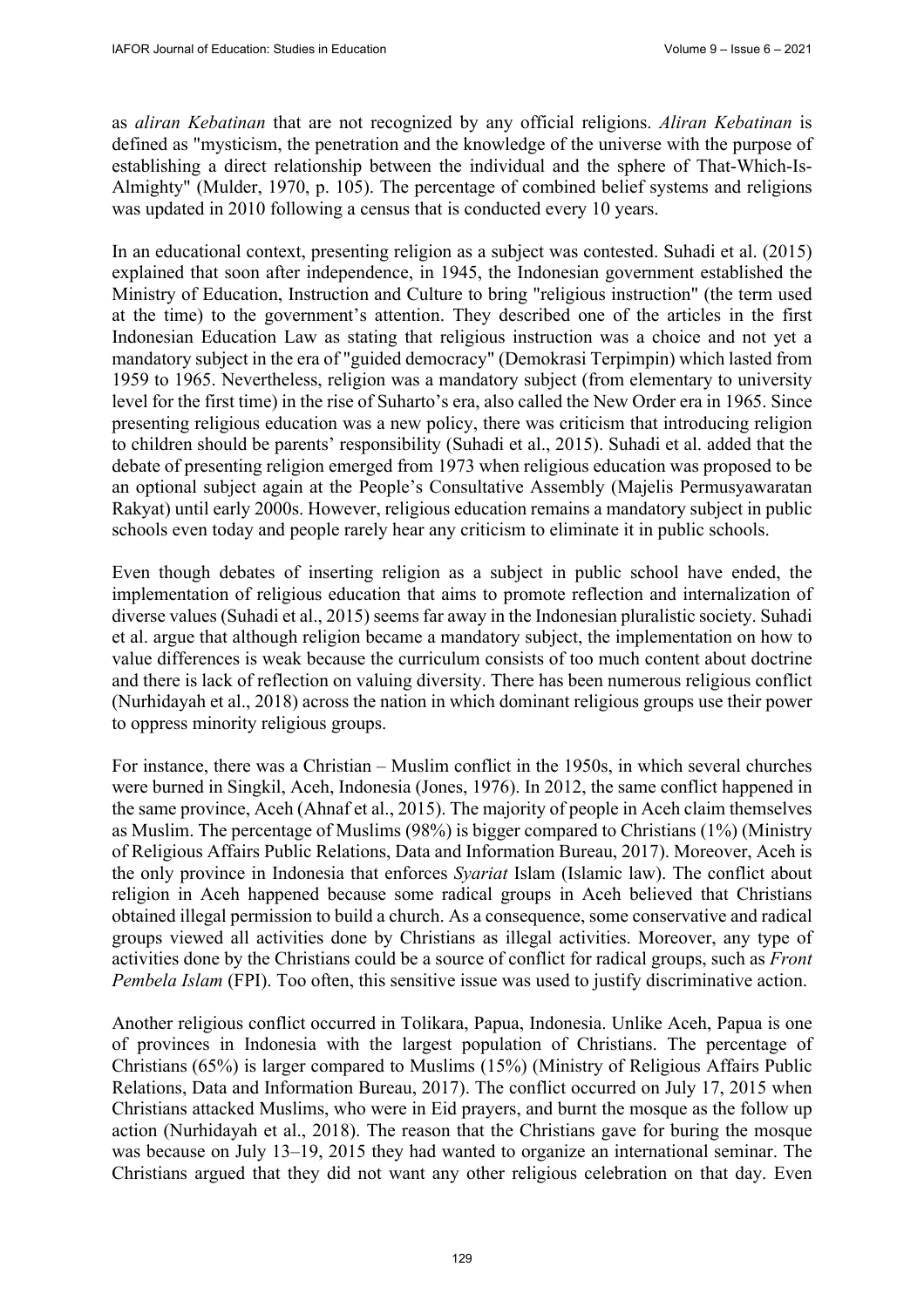though these examples cannot be used to generalize religious problems in Indonesia, what happened in Aceh and Papua exemplify that dominant religious groups have more power than minor religious groups and the dominance perpetuates social inequality. Arguably, religious knowledge presented in schools fails to emphasize the value of diversity.

As such, there is a need to critically examine the knowledge depicted in textbooks and school curricula. We need to examine what and whose knowledge has been normalized (Foucault, 1980) and less valued by social institutions. As Sensoy (2014) argues, "our capacity to simply imagine the range of mundane life experiences of various groups is in part determined by the scripts and characters that we have been most socialized, through repetition, to see as normal" (p. 303).

## **Literature Review**

There have been a number of studies about Indonesian textbook analysis across grade levels. The study of Fitriyani (2013) investigates how the Indonesian English textbook used for seventh grade is relevant to achieve the goals of the present curriculum. Fitriyani conducts a textbook analysis and thematic coding. One of the findings reveals that there is repetition of the content of the textbook. Additionally, Parlindungan et al. (2018) examined Indonesian cultural diversity and whose cultures are represented in middle school English textbook titled "When English Rings a Bell". Using a semiotic approach to analyze textual and non-textual representations of cultures, the study's finding revealed that the 2013 English textbooks for grades seven and eight permeated Indonesian cultural diversity. Moreover, the authors suggest the importance of inclusive representation of the richness of Indonesian local culture in a more salient manner, especially to the minority groups.

In elementary levels, first through sixth grade, two studies were found analyzing the Indonesian elementary textbooks for second graders according to the thematic approach. Kusumawardani's study (2017) aims to describe the interconnection of the textbook in the second semester. The findings of this study demonstrate that the textbook for second graders has been combined among three or four subjects. Additionally, there were dominant interconnected models such as model webbed, threaded, and integrated in which several indicators are not fulfilled. Likewise, using quantitative methodology, the study of Jannah (2015) investigated the Indonesian elementary textbook for second graders (theme one, sub theme *Hidup Rukun di Rumah*) to examine four points:

- to what extent the indicators of materials are relevant to the learning activities
- to know the relevance between learning activities and integrated approach
- to know the relevancy between learning activities and scientific approach
- to know the relevancy between the assessment in textbook and assessment in 2013 curriculum.

Research has found that there is a need to analyze the representation of characters presented in Indonesian elementary textbooks for second grade. Though the analysis of the study conducted by Parlindungan et al (2018) is about textual and non-textual representations of Indonesian cultures in middle school's textbook, this study does not analyze to what extent the portion of majority or minority groups are presented in English textbooks. Thus, my research aims to contribute to the body of literature through the examination of the characters presented in second grade textbooks by using critical discourse analysis perspective.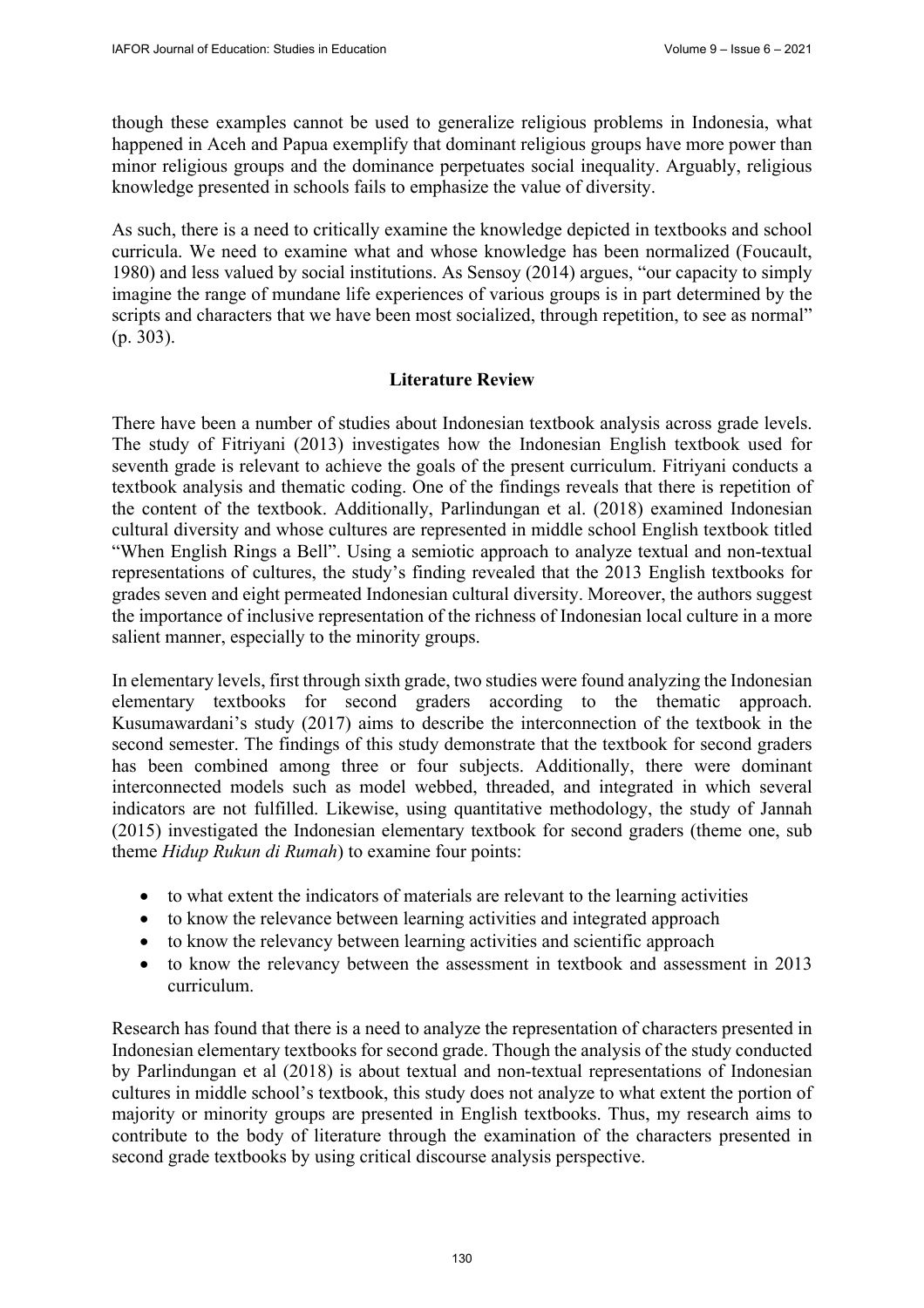## **Theoretical Framing**

This study draws upon Critical Discourse Analysis (CDA) as a theoretical framework. CDA focuses on the reproduction of social power and dominance (van Dijk, 1993). Chu (2015) argues that dominant groups who have more access to the public domains gain more control to apply and validate their discourse in social institutions, including schools. The dominant groups within society are able to maintain power because other groups have limitations to acquire and use resources such as language, knowledge, and money for social mobility (Yosso, 2005). The dominant discourse then becomes a common rule when there is no significant link to a specific group from which it originates (Fairclough, 1989).

Van Djik (1993) explains the theory of power and dominance that can be measured by their control over (access to) discourse. "Control over certain discourses can lead to the acquisition of social goods (money, power, status) in a society" (Gee, 1989, p. 19). When a religion is positioned as dominant, it automatically has social power (Van Djik). Van Djik argues, "Social power is based on privileged access to socially valued resources, such as wealth, income, position, status, force, group membership, education or knowledge (p. 254). In the present study, an example of gaining access to socially valued resources (education) is the opportunity for several religions not only to be presented but also portrayed as main characters in textbooks.

By analyzing textbooks from the critical perspective, teachers and students are expected to examine how knowledge is constructed through the characters that are presented in textbooks. Having such understanding guides them to understand how power operates in society. As Enciso and Davilla (n.d) argue, "Understanding social equality means delving into the histories and frameworks that help us understand how ordinary people have exercised power and agency to produce social change and equality (p. 3)". Furthermore, students are engaged in the process of doing critical analysis that guides them to understand how they perceive social issues from multiple perspectives (Chu, 2018). My role as a critical discourse analyst specifically in this study and more generally in society is to make a significant contribution in order to obtain more insight into the essential role of discourse in the reproduction of dominance and inequality (van Dijk, 1993).

## **Elementary Textbooks in Indonesia**

The main books taught in elementary level are Buku Guru and Buku Siswa. These books are written and composed by authors, working together with a specific team under the coordination of the Ministry of Education. Buku Guru is a guided book for teachers that consist of several explanations on how to teach materials through a topic covered in each semester. Also, there are indicators of success for each subject. Similarly, Buku Siswa contains guidance, short imagined series of stories, and activities for students to engage in the learning process. The stories are the authors' imaginations that may not all students would have experienced in their own lives. Furthermore, "Buku Siswa is designed to stimulate students' imagination and interest by having full of pictures and colors" (Buku Siswa, 2017, p. iv).

This study analysis a series of eight textbooks (second edition, published in 2017), taught for second graders. These textbooks are connected in terms of characters and themes. To make it clear, there are seven characters presented in second grade's textbooks (Picture 1). The students' characters are named Meli, Udin, Beni, Dayu, Lani, Siti, and Edo. Besides characters, the textbooks are also connected in terms of themes. Each textbook's themes are: Live in Harmony, Play in My Community, My Daily Duties, Live in A Clean and Healthy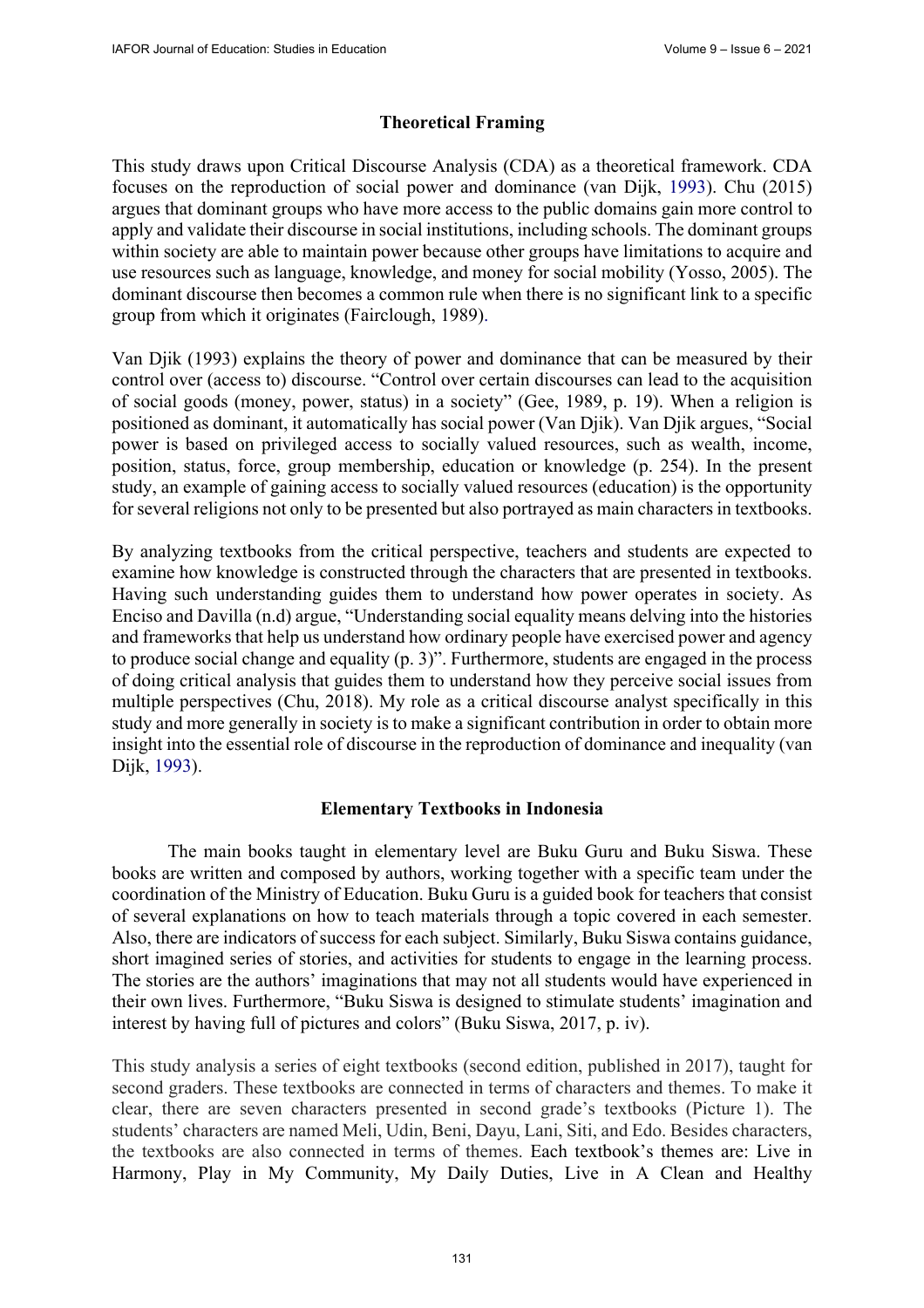Environment, My Experience, Take Care of Animals and Plants, Togetherness, and Safety at Home and During Travel.

## **Methodology**

To examine what knowledge about religious representations are constructed in Buku Siswa and whose perspectives are valued in the process of scaffolding knowledge presented in Buku Siswa, I use case study research to iteratively construct and analyze data. This method allows me to investigate data carefully. I bound my case with religious representation as main analysis and the seven characters presented in textbooks as substance of analysis (Thomas, 2015).

I downloaded the eight textbooks from the Buku Sekolah Digital's (BSD) website. BSD is an online application to download the e-books for free. This online application is an official program provided by the Departemen Pendidikan Nasional Indonesia (Indonesian Department of National Education), which aims to fulfill the need of digital books from elementary to high school level (*Koleksi 2500 Buku Sekolah Digital (Buku BSE), Koleksi Buku KTSP 2006, Kurikulum 2013 dan Kurikulum Nasional*, n.d.). BSD provides 2500 digital books including financial books, elementary textbooks, anti-corruption comics, educational comics, and many more. For the purpose of this study my focus of analysis is the digital textbooks.

I selected textbooks for second graders as a specific case because it was part of the early elementary levels (from first, seven years old, to third grade, nine years old). Furthermore, textbooks for second graders provide applicable examples of the values of Pancasila, as the official philosophical foundation of the nation. Pancasila consists of five principles presented through five different symbols for each principle in which people learn the values of social justice. Meanwhile, textbooks for first grades provide basic lessons about the symbols of Pancasila.

To unpack the values behind the images in second grade Indonesian elementary textbooks, I utilize a semiotic approach to religious representation (Kress & Van Leeuwen's, 2010). Drawing upon social semiotic theory of representation, the key point about semiotics is the "sign" (Kress & Van Leeuwen). In conducting the analysis of images, there are components ("signifiers" such as color, perspectives, line, and how these components are used to realize meanings or "signifieds") that contribute to the process of sign-making (Kress & Van Leeuwen, 2010). As social semioticians, Kress and Van Leeuwen (2010) provide three metafunctions as a key heuristic: the ideational, the interpersonal and the textual. The ideational metafunction is realized through the investigation of image structure, which describes objects, events, participants, and other relevant circumstances. The interpersonal metafunction is visual resources that can represent specific social relation between the producer, the viewer, and the object represented. The textual metafunction is the compositional arrangement of images. Central to this study is ideational metafunction in which the aim is to represent the world around and inside us.

## **Data Analysis**

I analyzed the textbooks based on the aforementioned critical discourse perspectives. Critical discourse approach examines power relationships, the ideological nature of discourse and how social roles are acquired, enacted, transformed on discourse's role in power production and reproduction (Fairclough, 1992; Gee, 1989; van Dijk 1993). Critical discourse scholarship takes an explicitly political stance and highlights social inequality and injustice (Lazar, 2007).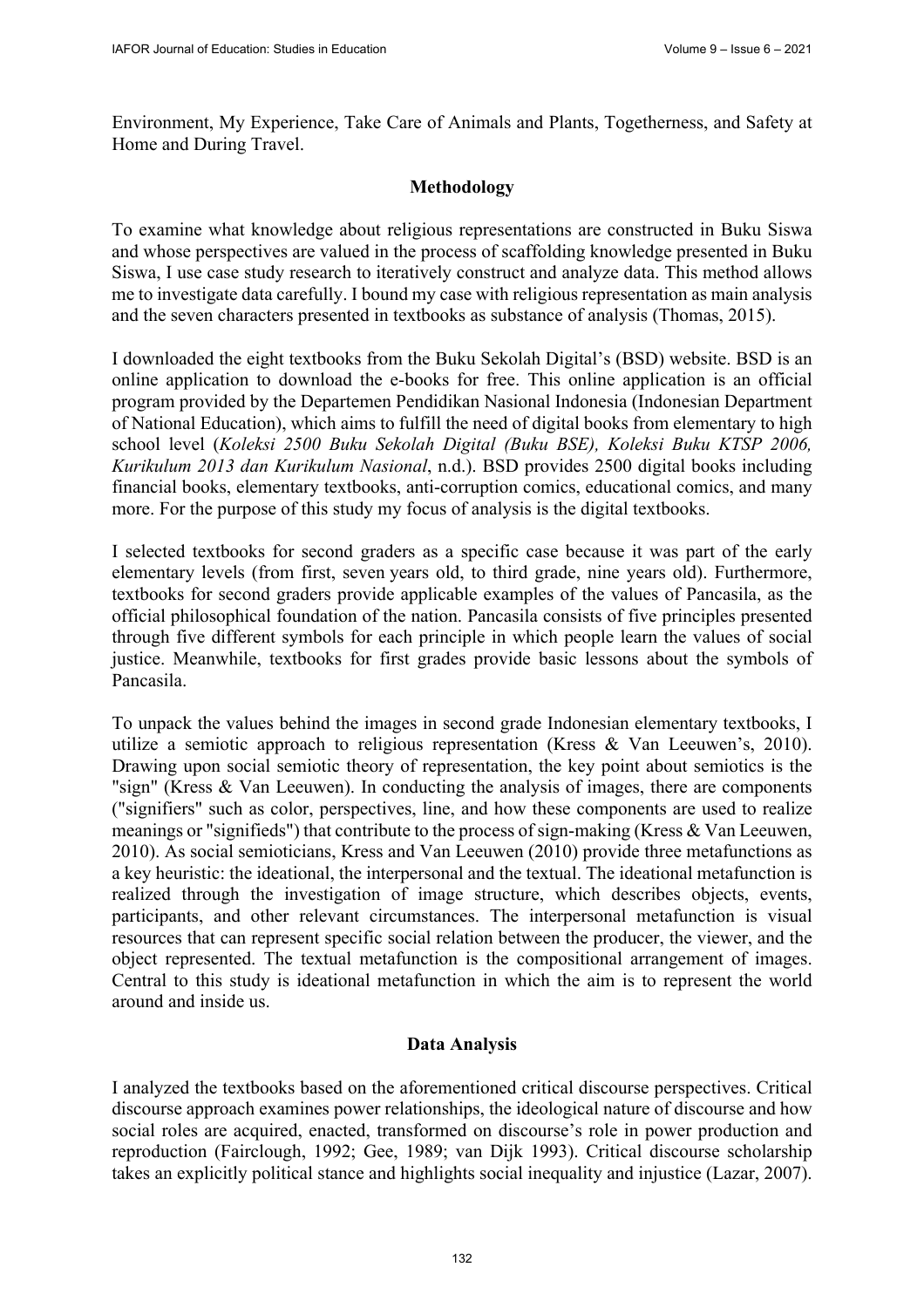Moreover, critical approaches to discourse allow people to understand that discourses speak through individuals (Gee, 1989). The problem considered in this study is unequal religious representation of seven characters in second grade Indonesian textbooks. Critical discourse scholars argue that discourse is socially shaped and socially shaping (Fairclough, 1992). The data, eight textbooks, chosen for the analysis in this study are examples of how discourse served as a means of communicating the distribution of power and hierarchical structure of society (Gee, 1989).

Fairclough (1992) presents a specific method in using Critical Discourse Analysis (CDA) so that critical discourse analysts interpret, describe, and explain. He puts forth the process of CDA, "from interpretation of the discourse practice (processes of text production and consumption), to description of the text, to interpretation of both of these in the light of the social practice in which the discourse is embedded" (p. 231). The analysis provided in this study performs in a similar way.

My design consists of analysis of eight textbooks. I generated data by skimming the eight textbooks and looking for cruces points in which I found an unequal religious representation. I searched for the main character presented in each textbook by carefully reading pages that contained information about the characters. I chose focal points where discourse seemed to be in conversation. From there, I found that there is one character presented in each textbook, as the main character, followed by the rest of the other six characters as supplemental characters. Next, I searched for each religious character's background by analyzing their physical appearance, religious artifacts, and activities found in specific pages across the eight textbooks. I then related to macro (group or institutional power and dominance, social inequality) and micro (text, talk or communicative interaction) or vice versa (van Dijk, 1993). It is essential to note that the characters can be found in Indonesian textbooks across school levels, including elementary and middle school. However, I only analyzed the characters' religious backgrounds according to information available in the eight textbooks in second grade level. As additional information, there was no explicit information provided by the publisher or the writer about each character's background. I explained each character's background based on appearance and other visual information (Kress & Van Leeuwen, 2010) provided in specific pages of textbooks. The following pictures are the screenshot of specific pages about characters' religious background that served as the corpus of data.

### **Figure 1**

*Depiction of characters in Buku Siswa (Textbook theme, 1 p. v)*

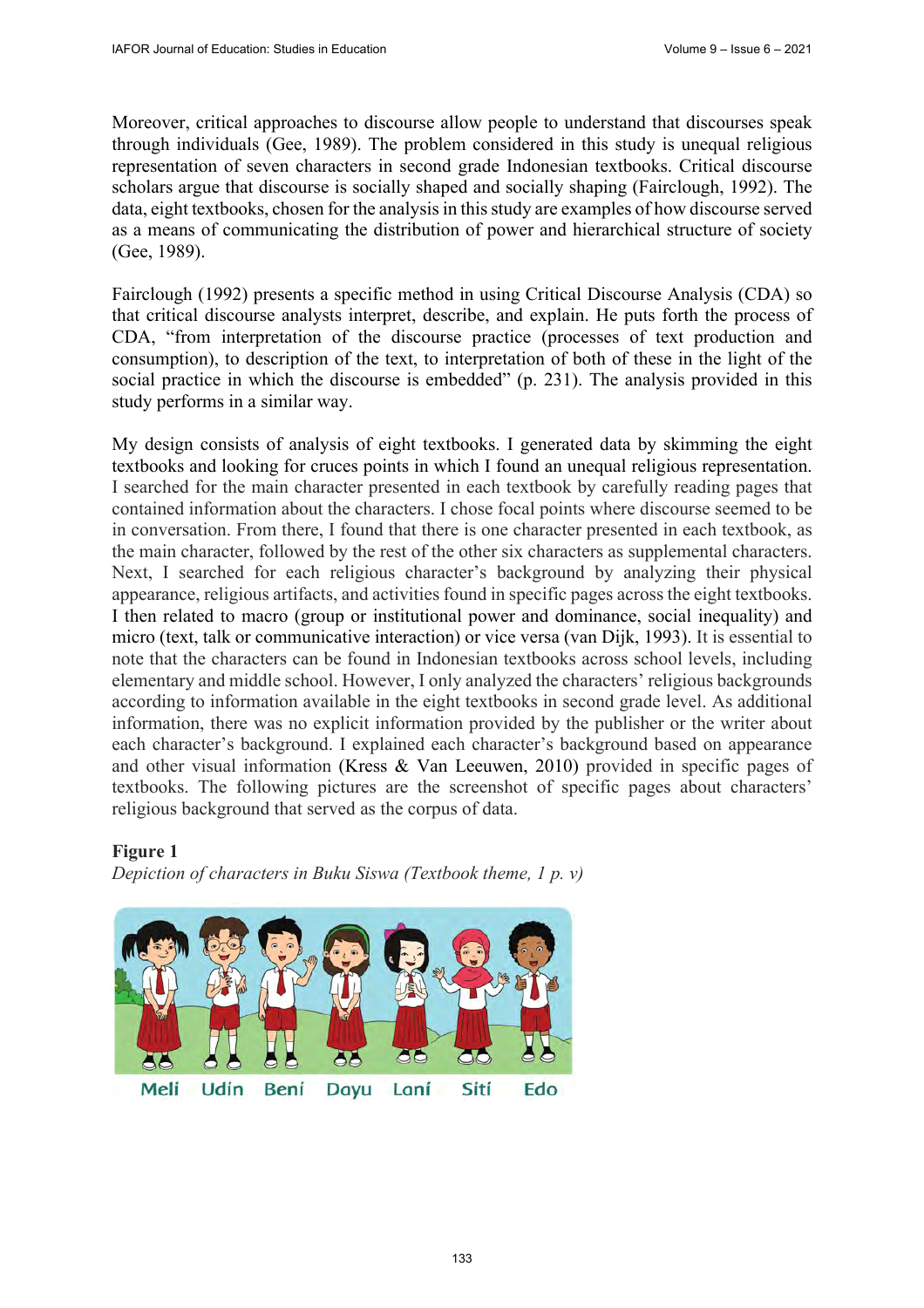# **Get to Know Me: Hello, My Name Is …**

**Meli**: (the most left student, Figure 1) who has pigtails hairstyle, light skin tone, and a round face with single-folded eyelids represents a Chinese descendant. It can be seen from picture 2, the right-bottom picture, that she is holding a joss stick and praying in front of a Confucian statue. In Confucian, joss sticks are one of artefacts used to pray. Thus, it can be interpreted that Meli represents Confucian.

**Figure 2** 

*Religious Traditions (Textbook Theme 1, p. 14)* 



**Udin**: (second student from left, Figure 1) is a character who wears glasses. It can be seen from Figure 3 (below) that his mother wears a hijab. Figure 4 shows that Udin is praying with his family in Islamic liturgy. It can be interpreted that Udin grows up in a Muslim family and identifies himself as a Muslim student.

## **Figure 3**

*Udin's Family (Textbook Theme 1, p. 2)* 

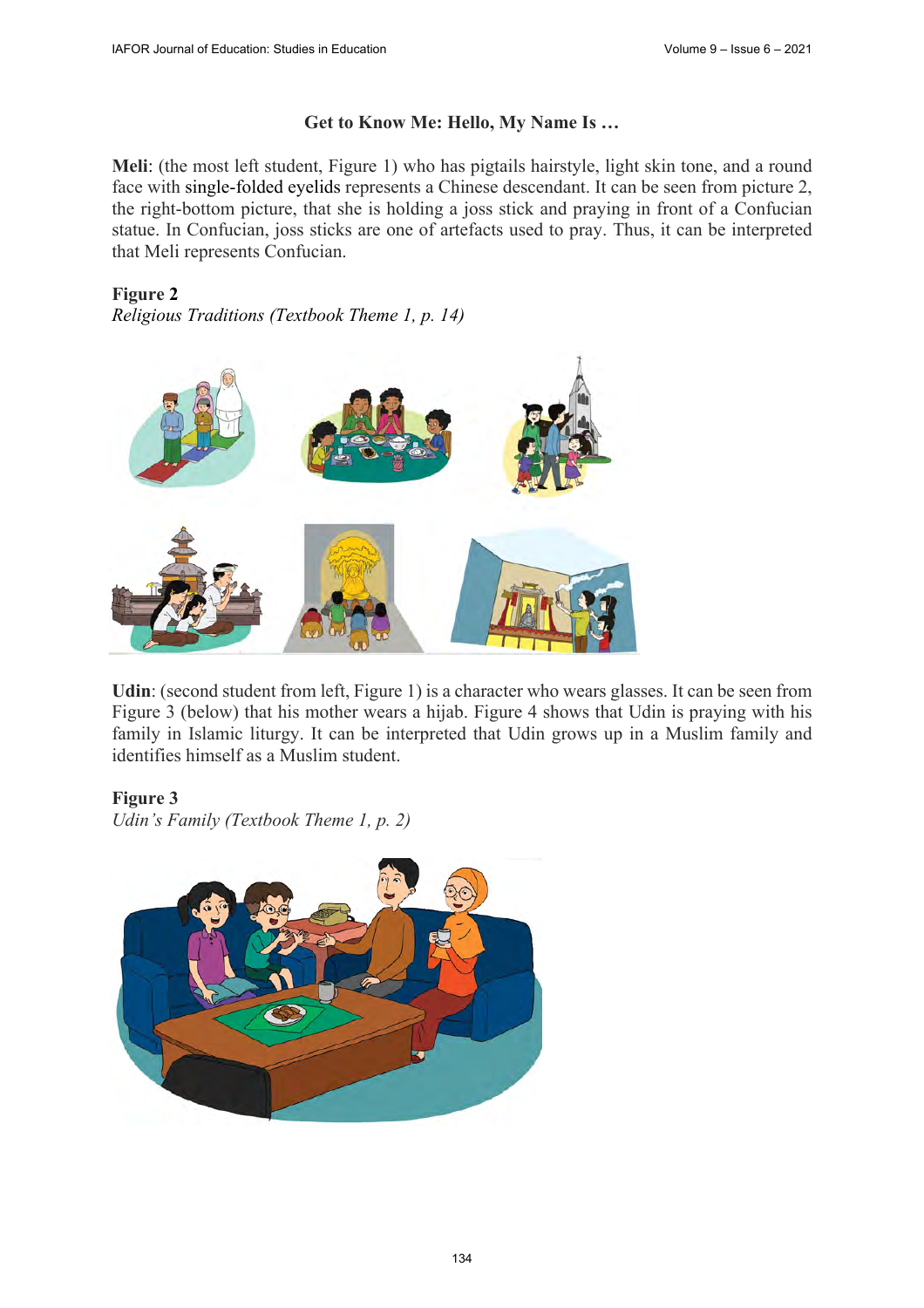# **Figure 4**

*Islamic Prayer (Textbook Theme 8, p. 48)* 



**Beni:** (third student from left, Figure 1) has light skin and straight hair. From Figure 5 (below) bottom-middle picture, it can be seen that there is a boy who has light skin and straight hair is praying in Buddhism liturgy. From Figure 6 number 6 it can be seen that the boy with light skin and straight hair, is participating in Bible reading. Thus, there is unclear information whether Beni is Buddhist or Christian.

## **Figure 5**

*Religious traditions (Textbook Theme 1, p. 14)* 

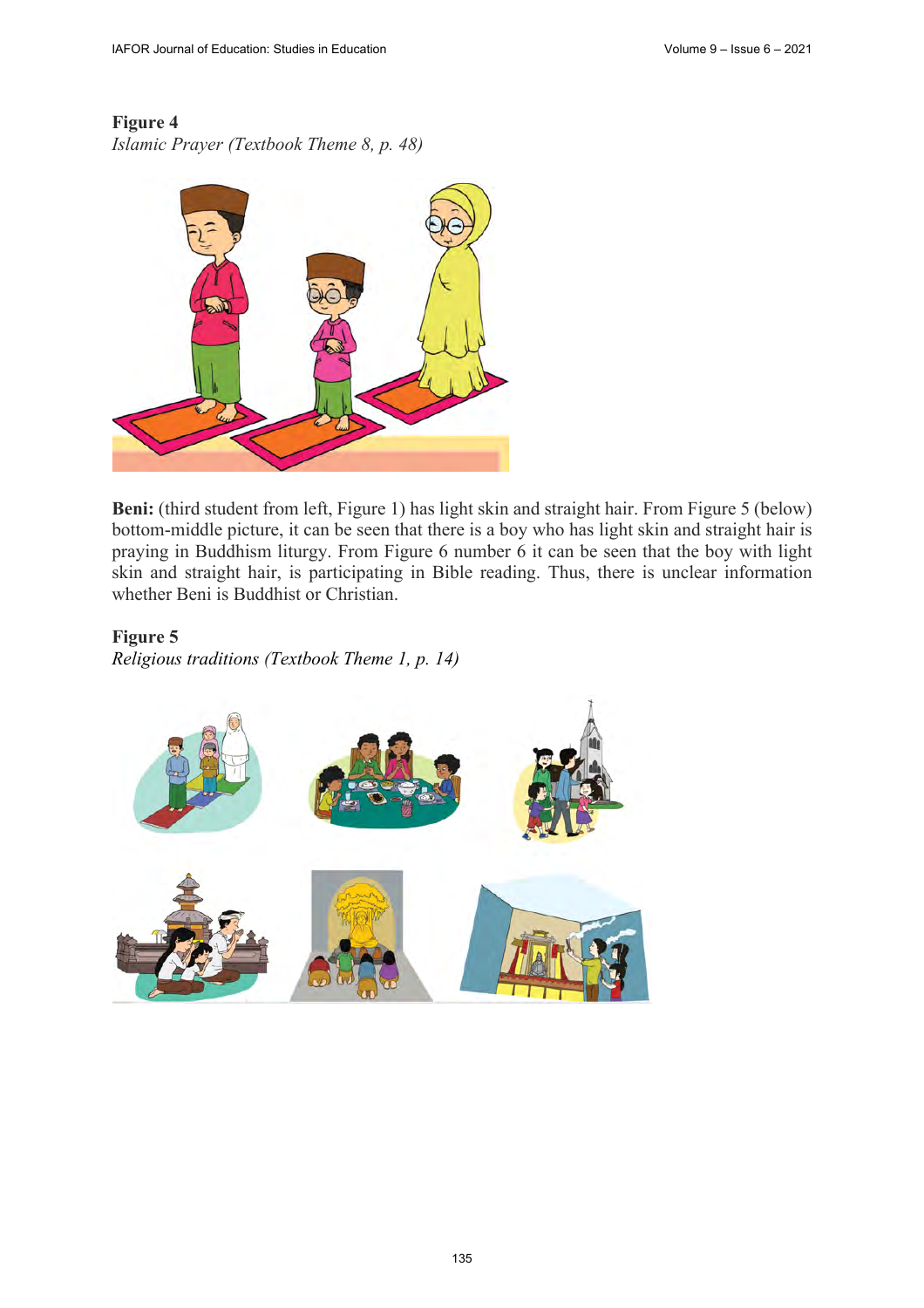## **Figure 6**

*Daily activities (Textbook Theme 5, p. 81)* 



**Dayu:** has straight hair and wears a headband (middle student, Figure 1). According to how Balinese depict nicknames in general, Dayu is a short name of "Ida Ayu". In Bali, people may notice from the name whether they are male or female. Additionally, according to the Ministry of Religious Affairs (2017), Bali is one of many provinces in Indonesia with the largest Hindu population (83.4%). In this province, the name represents the caste system. For instance, females who are from the Brahmin caste use the name of Ida Ayu as their initial name. It can be interpreted from the name that Dayu represents a girl student from Bali who identifies herself as a Hindu. It can be seen from figure 7, number 4 that a girl who wears a headband was praying in a Mandir / Pura / Candi (temple).

### **Figure 7**

*Daily activities (Textbook theme 5, p. 17)* 

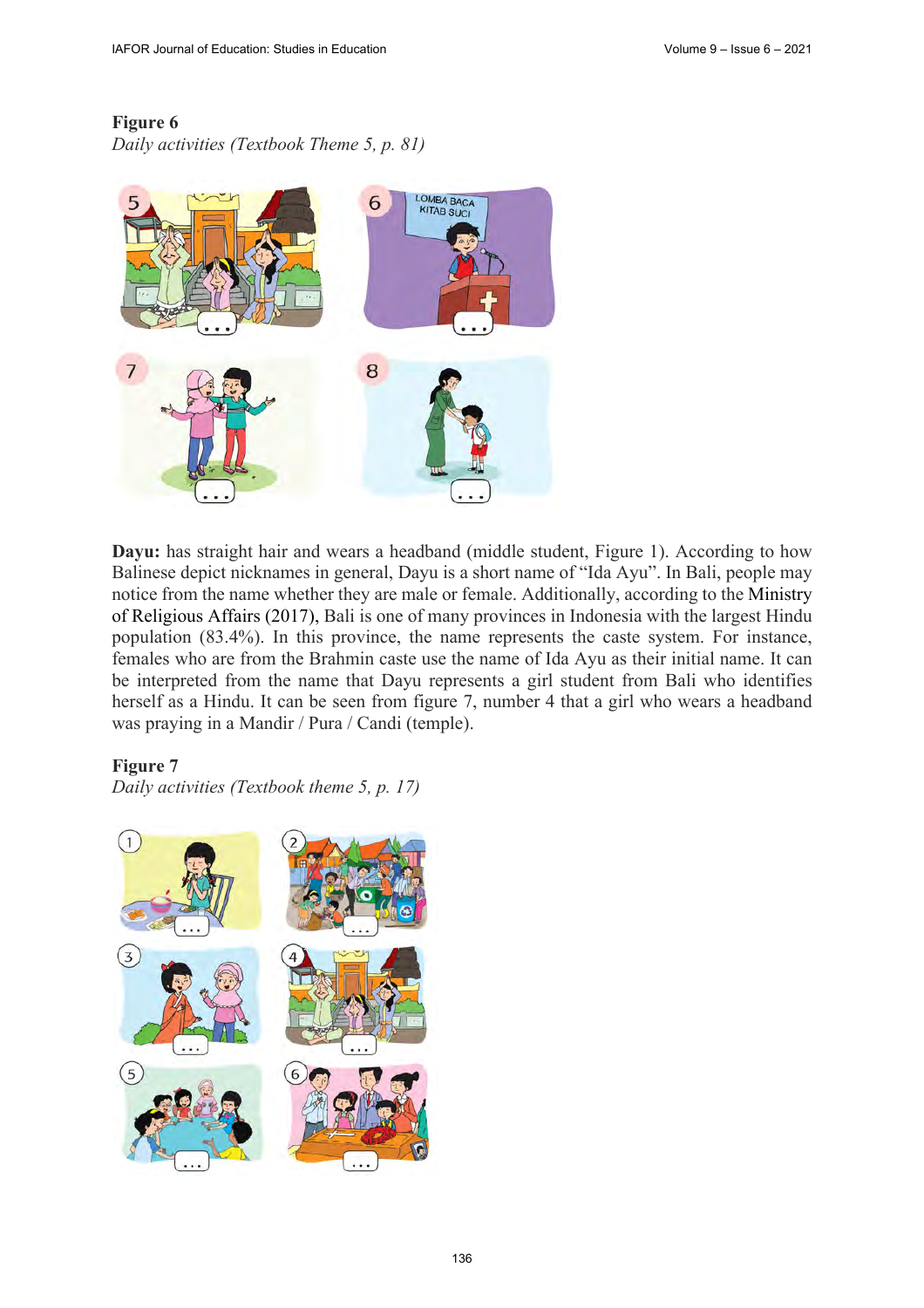Lani: (third student from right, Figure 1) has the lightest skin among other characters, a round face without a double eyelid, and a pink hair accessory. Lani represents a Chinese descendant. From Figure 8, the top-right picture, it can be seen that she goes to church with her family. She may represent Catholic or Christian.

## **Figure 8**

*Religious traditions (Textbook Theme 1, p. 14)*



**Siti**: (second-right student, Figure 1) as it can be seen from the students' appearance on the Figure 1, Siti represents a Muslim girl who wears a hijab. From the religious artefact worn by Siti and her mother, it can be interpreted that Siti is raised in a Muslim family (Figure 9) and identifies herself as a Muslim.

## **Figure 9**

*Siti and her family (Textbook 3, p.3)*



**Edo:** (the far right student, Figure 1) has darker skin and curly hair. Figure 10 reveals that Edo tells his friend to go to church. It is not clear whether he wants to go to Christian Church or Catholic Church. Thus, it is also unclear whether Edo is Christian or Catholic.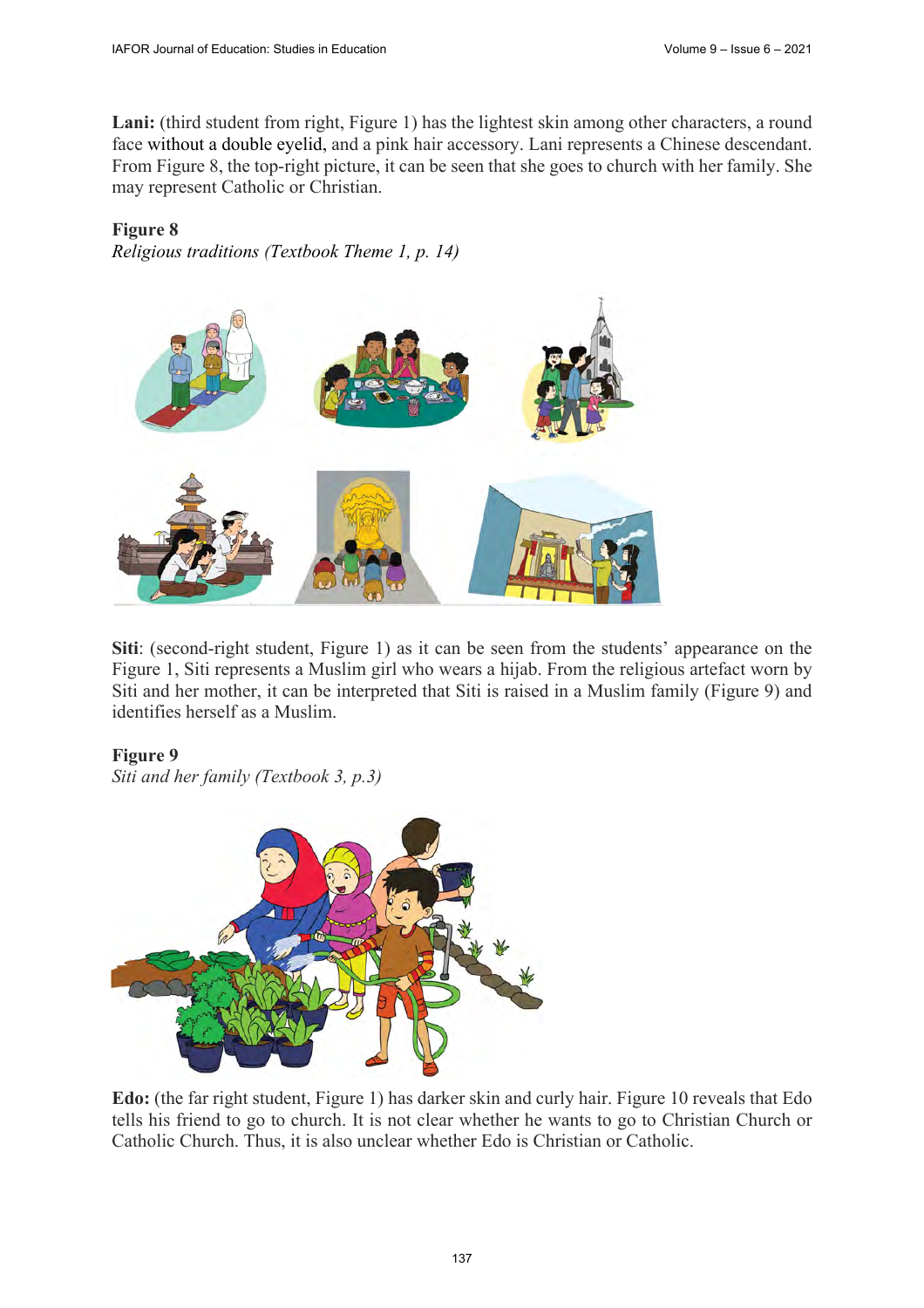## **Figure 10**

*Edo's Conversation with his Friends (Textbook theme 1, p. 66)*



Table 1 (below) summarizes the names and religious main characters presented in each textbook. When they serve as the main characters, it means that their daily narratives dominate the textbooks.

### **Table 1**

*Summary of the Names and Religious Main Characters* 

|                                        | <b>Textbook</b><br>Theme 1 | <b>Textbook</b><br>Theme 2 | <b>Textbook</b><br>Theme 3 | <b>Textbook</b><br>Theme 4 | Textbook<br>Theme 5           | <b>Textbook</b><br>Theme 6 | <b>Textbook</b><br>Theme 7 | Textbook<br>Theme 8 |
|----------------------------------------|----------------------------|----------------------------|----------------------------|----------------------------|-------------------------------|----------------------------|----------------------------|---------------------|
| Name of the<br>main characters         | Udin                       | Beni                       | Siti                       | Dayu                       | Beni                          | Lani                       | Siti                       | Udin                |
| Characters'<br>religious<br>background | Muslim                     | Christian/<br>Buddhist     | Muslim                     | Hindu                      | Christian/<br><b>Buddhist</b> | Christian/<br>Catholic     | Muslim                     | Muslim              |

## **Where am I?**

It can be seen from the table that there was an unequal representation of characters among eight textbooks. There were 5 characters (Udin, Beni, Siti, Dayu, and Lani) presented in eight textbooks. Udin was presented in textbook theme 1 and theme 8. Beni was presented in textbook theme 2 and theme 5. Siti was presented in textbook theme 3 and 7. Dayu was presented in textbook theme 4. Lani was presented in textbook theme 6. The characters of Meli (Confucian) and Edo (Christian or Catholic) were missing or not presented as the main characters in any textbooks. As there were only 5 characters (Udin, Beni, Siti, Dayu, and Lani)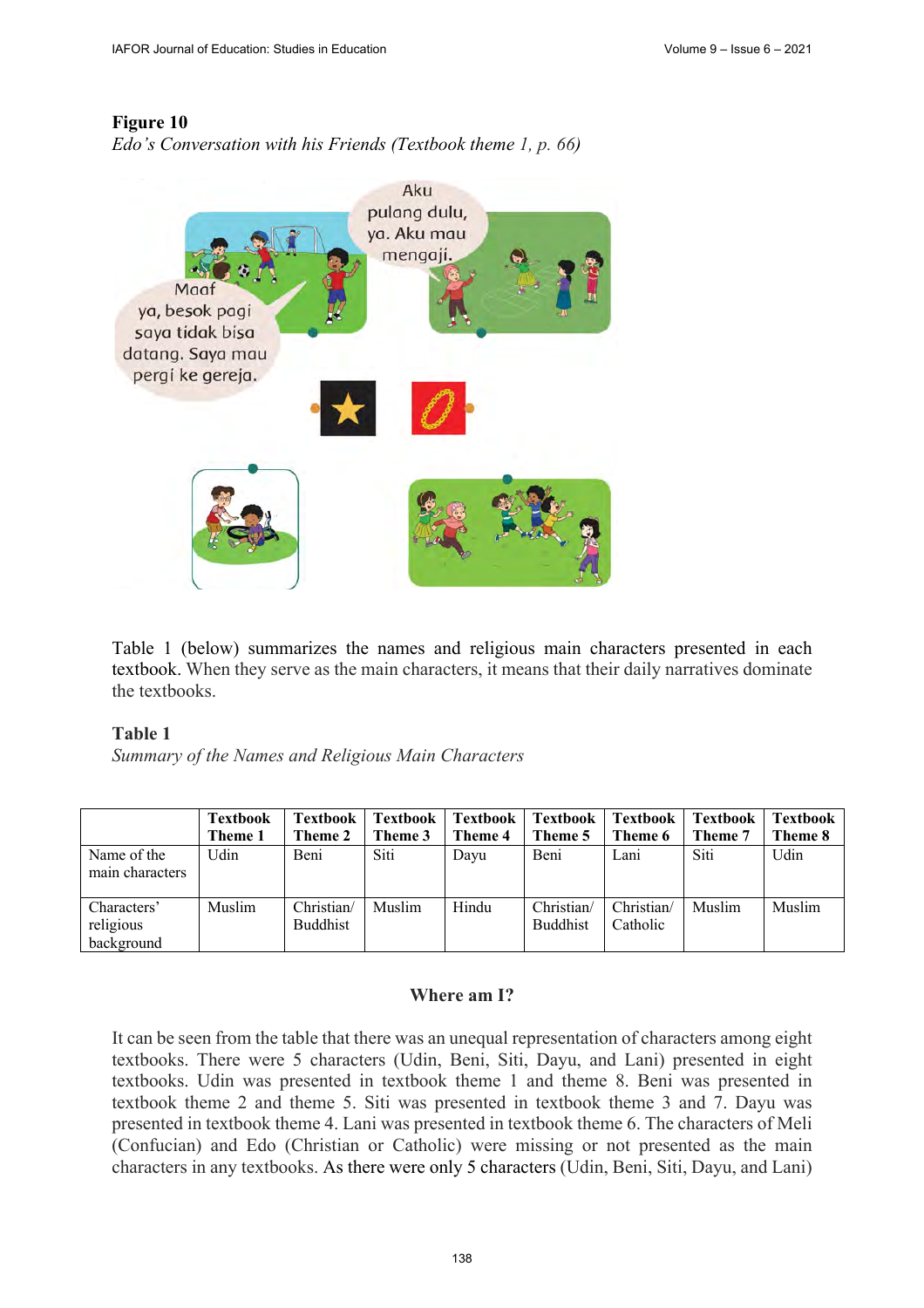represented as main characters in the second-grade textbooks, there is woeful misrepresentation of religious diversity of Indonesia. According to the Ministry of Religious Affairs (2017), there are six religions and other beliefs acknowledged by the Indonesian governments. Udin and Siti are characters that represent Muslim, Dayu is a character that represents Hindu, and Beni is a character that may represent Christian or Buddhist. As such, the representation of Confucian and other beliefs is absent. The seven characters should have represented the religious diversity of Indonesia. However, since there are eight textbooks, the authors have doubled the representation of three characters (Beni, Udin, and Siti) without providing obvious reasons of doubling the representation. For students, examining which characters are presented doubled, allows them to engage in critical analysis of how certain religions have exercised power (Enciso & Davilla. n.d).

Indeed, the characters Muslim, Christian, Catholic, and Buddhism were presented as main characters while the rest (Confucian) was presented as additional subordinate characters. Table 1 shows that Udin, Beni, Siti, Dayu, and Lani are the main characters presented in each textbook. For instance, Lani (Christian or Catholic) was presented as the main character in textbook theme 6. Others were presented as Lani's friends who accompanied her playing or studying. From theme 6, Lani's daily activities were presented more frequently than the additional characters. This finding speaks to the issue of unequal power among religious groups. Also, they should engage students in critical discussion about how certain religions gain privilege when presented as the primary characters.

Lastly, the representation of Muslims dominates the eight textbooks. The table demonstrated that there was a repetition of two Muslim characters (Udin and Siti) presented in textbooks as the main characters. The character of Udin was repeated in textbooks theme 1 and theme 8. Similarly, the Muslim character Siti was repeated in themes 3 and 7. As such, the Muslim characters were presented four times in second grade textbooks. This particular finding suggests that people who believe in the dominant religion are accorded more social power and privilege (Van Djik, 1993) in social institutions including education, than those who practice minority religions.

### **Discussions**

The study's finding suggests that in using textbooks, teachers need to pay more attention to the characters presented. Teachers may engage students in critical examinations of how semiotic modes (such as images) are used to convey control and social position (Kress & Leeuwen, 2010). Furthermore, since the characters are presented across school levels, teachers, educators, authors, publishers and caregiver of students would do well to introduce critical thinking skills, question stereotypical representations of minority groups, and challenge the knowledge in textbooks and other curricular materials (Chu, 2015). Critical thinking guides students to understand how their world is read through words, texts, and images (Freire, 1985). As Enciso and Davilla (n.d.) argue, "Classrooms are social and political spaces where social narratives and histories of knowing, being, and acting are integrated into ellipsis literature selection" (p. 16). Thus, students and teachers can gain understanding about the importance of curricular materials, as school is a place to not only reinforce social justice but also to plant and nurture the seeds of social transformation (Sensoy, 2014).

As a native Indonesian scholar who believes in respecting all people and their belief systems for the purposes of social justice, I have tried to show how minoritized religious groups are missing from educational materials. When people acknowledge the importance of religious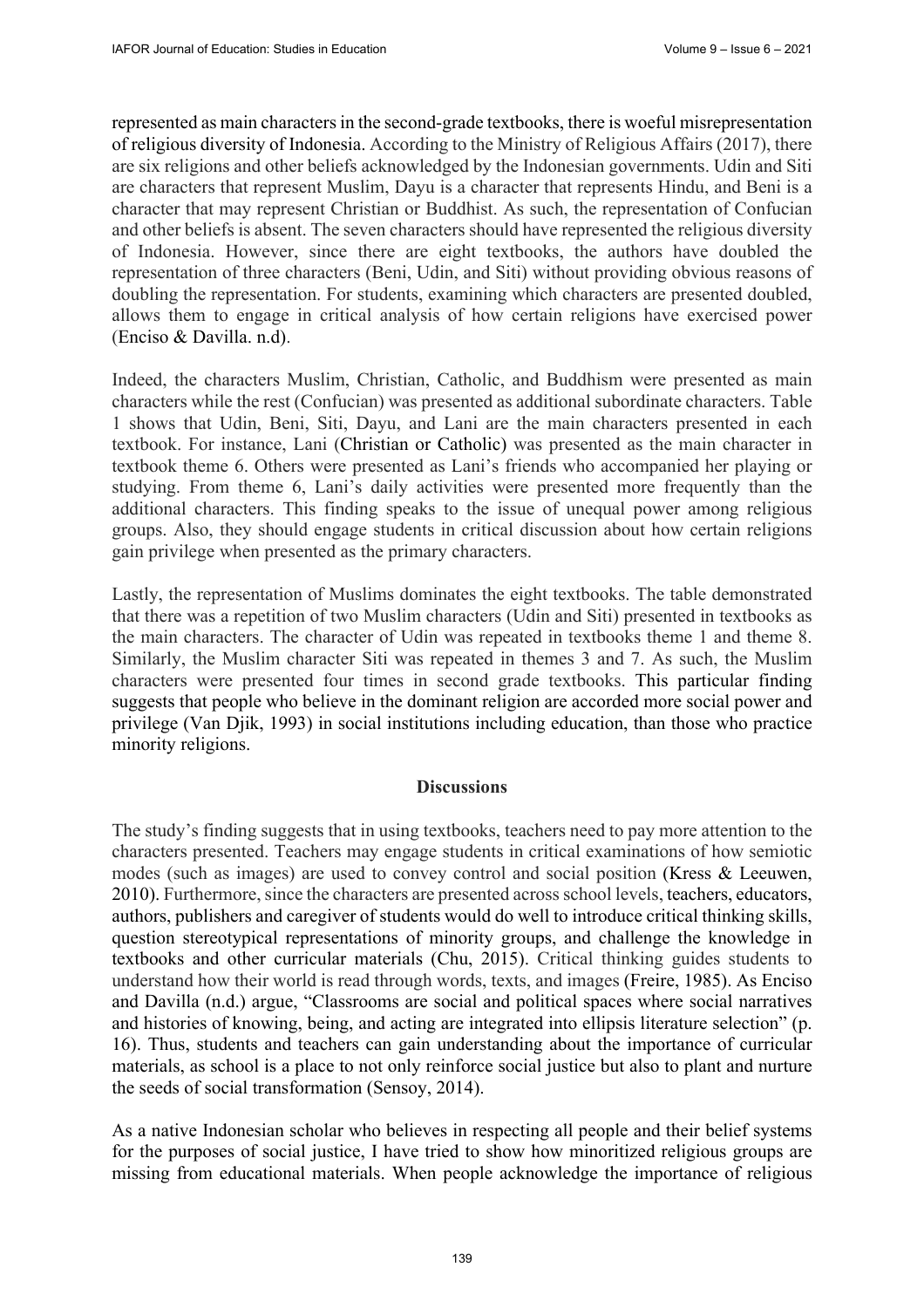diversity, they honor all people's lives and presence. Drawing on a bigger scale, I have found that hegemonic groups control the school curriculum in Indonesia. I have also demonstrated that it is crucial for children to feel represented in the literature.

#### **Suggestions**

The present study examines the religious representation in Indonesian elementary textbooks by looking at what knowledge about religious representations are constructed and whose perspectives are valued in the process of scaffolding knowledge presented. Through this analysis, I hope Indonesian elementary students learn respect and tolerance in a meaningful way so that they can value the diversity and richness of the narratives in Indonesian culture from both dominant and minority groups. Textbooks, like Buku Siswa, contribute significantly to students' understanding of current phenomenon. Thus, there is a need to scrutinize and unpack learning materials used in schools globally as a way to challenge dominant narratives (Chu, 2018). Future research should also consider examining the learning materials from all grade levels, especially when there is a continuum topic or characters presented. This includes the analysis of race, gender, and other dimensions of differences.

#### **Acknowledgement**

I would like to extend my appreciation to the Indonesia Endowment Fund for Education (LPDP) for supporting my doctoral study at the Ohio State University, U.S.A. I completed this article during my study.

#### **Note**

There are multiple authors for the series of Indonesian elementary textbooks, Buku Siswa.

#### **Data Availability Statement**

The data that support the findings of this study are openly available in Buku Sekolah Digital.com at [https://bsd.pendidikan.id/bsd.html.](https://bsd.pendidikan.id/bsd.html)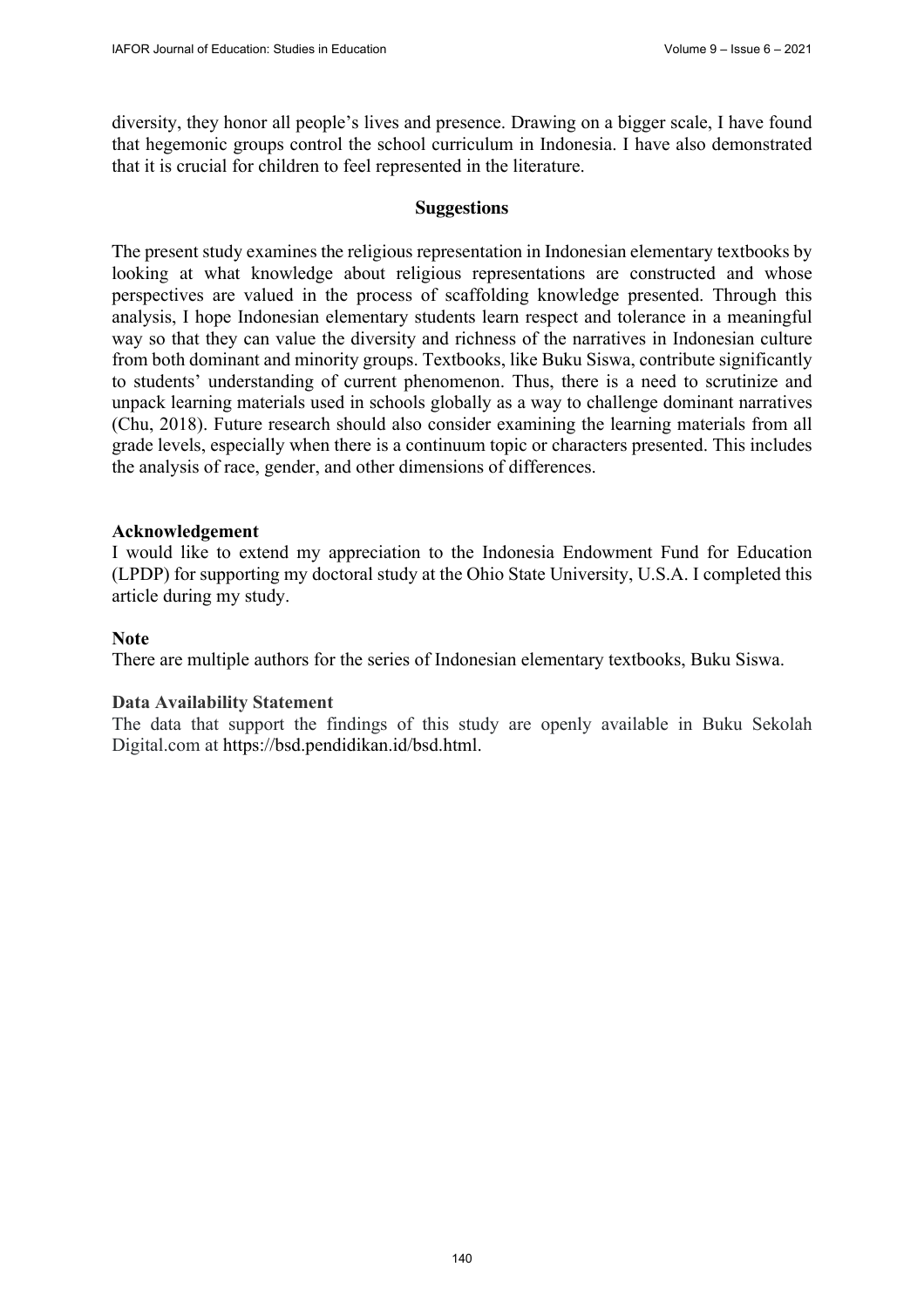# **References**

- Ahnaf, M. I., Susanto, T., Miqdad, M., Sulaiman., T. M. J., Azuz, F. M., Tarawiyah, S., Uran, R., Mara, F. A. D., Prawono, S. A., Tantowi, Y., Abid, M. H., Ashadi, A., Wahab, O. H., Hasanah, I., Fatah, A., Ruliandi, E. (2015). *Praktik Pengelolaan Keragaman di Indonesia, Kontestasi dan Koeksistensi.* Center for Religious and Cross-Cultural [Studies. Retrieved from https://crcs.ugm.ac.id/news/3428/buku-baru-praktek](https://crcs.ugm.ac.id/news/3428/buku-baru-praktek-pengelolaan-keragaman-di-indonesia-kontestasi-dan-koeksistensi.html)pengelolaan-[keragaman-di-indonesia-kontestasi-dan-koeksistensi.html](https://crcs.ugm.ac.id/news/3428/buku-baru-praktek-pengelolaan-keragaman-di-indonesia-kontestasi-dan-koeksistensi.html)
- Alim, D. (1996). *Lancar Berbahasa Indonesia 3*. Jakarta: Balai Pustaka.
- Apple, M.W. (2004). *Ideology and curriculum* (3rd ed.). New York, NY: Routledge.
- Astuti, I. M. J. (2017). *Hidup Rukun: Buku Tematik Terpadu Kurikulum 2013.* Pusat Kurikulum dan Perbukuan, Balitbang, Kemendikbud.
- Astuti, I. M .J. & Susilawati, F. (2017). *Merawat Hewan dan Tumbuhan: Buku Tematik Terpadu Kurikulum 2013.* Pusat Kurikulum dan Perbukuan, Balitbang, Kemendikbud.
- Badan Pusat Statistik. 2015. *Mengulik Data Suku di Indonesia*. Retrieved from <https://www.bps.go.id/news/2015/11/18/127/mengulik-data-suku-di-indonesia.html>
- Banks, J. A. (Ed.). (1996). *Multicultural education: Transformative knowledge and action*. Teachers College Press.
- Bartz, J., & Bartz, T. (2018). Recognizing and Acknowledging Worldview Diversity in the Inclusive Classroom. *Educ. Sci. 8*, 196. <https://doi.org/10.3390/educsci8040196>
- Chu, Y. (2018). Visualizing minority: Images of ethnic minority groups in Chinese elementary social studies textbooks. *The Journal of Social Studies Research*, *42*(2), 135-147. <https://doi.org/10.1016/j.jssr.2017.05.005>
- Enciso, Patricia., & Denise L. Davilla. (n.d). Teaching with transformative literature K-8: Centering social equality in literary reading. *Transformative Literature*, [Unpublished manuscript].
- Fairclough, N. (1992). *Discourse and social change* (Vol. 10). Cambridge: Polity press.
- Faisal. (2017a). *Hidup Bersih dan Sehat: Buku Tematik Terpadu Kurikulum 2013.* Pusat Kurikulum dan Perbukuan, Balitbang, Kemendikbud.
- Faisal. (2017b). *Keselamatan di Rumah dan Perjalanan: Buku Tematik Terpadu Kurikulum 2013.* Pusat Kurikulum dan Perbukuan, Balitbang, Kemendikbud.
- Fitriyani, M. (2013). *A textbook analysis of "When English Rings the Bell" A textbook for the seventh grade of junior high A thesis. 81.* Yogyakarta State University.
- Foucault, M., & Gordon, C. (1980). *Power/knowledge: Selected interviews and other writings, 1972-1977* (1st American ed). Pantheon Books.
- Freire, P. (1985). Reading the world and reading the word: An interview with Paulo Freire. *Language arts*, *62*(1), 15–21. [https://doi.org/10.1007/978-1-349-17771-4\\_12](https://doi.org/10.1007/978-1-349-17771-4_12)
- Gee, J. P. (1989). Literacy, discourse and linguistics. *Journal of Education*, *171*(1), 26–38. <https://doi.org/10.1177/002205748917100101>
- Hughes, S. A. & Pennington, J. L. (2017). *Autoethnography: Process, product, and possibility for critical social research*. SAGE.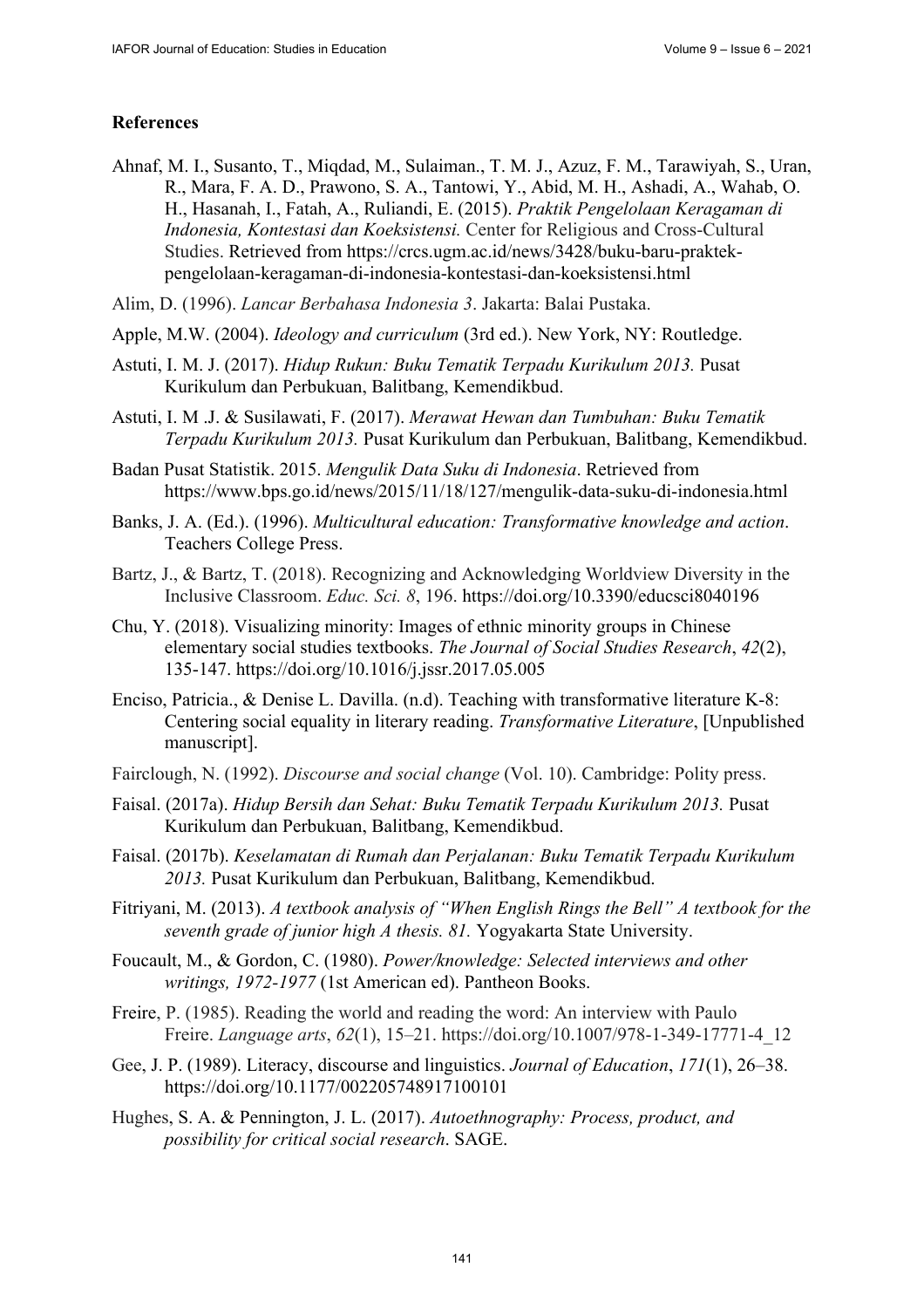- Jannah, D. F. N. (2015). Analisis Kesesuaian Isi Buku Siswa Kelas II SD Tema 1: Hidup Rukun Subtema 1: Hidup Rukun di Rumah dengan Kurikulum 2013. *SKRIPSI Jurusan Kependidikan Sekolah Dasar & Prasekolah - Fakultas Ilmu Pendidikan UM*, *0*(0), Article 0.<http://karya-ilmiah.um.ac.id/index.php/KSDP/article/view/38982>
- Jones, G. W. (1976). Religion and education in Indonesia. *Indonesia*, (22), 19–56. <https://doi.org/10.2307/3350976>
- Kress, G. R., & Leeuwen, T. van. (2010). *Reading images: The grammar of visual design* (2. ed., reprinted). Routledge.
- Kusumawardani, P. (2017). Analisis Bentuk Tematik Buku Siswa Kelas II SD Semester Genap. *SKRIPSI Jurusan Kependidikan Sekolah Dasar & Prasekolah - Fakultas Ilmu Pendidikan UM*, *0*(0), Article 0. [http://kar](http://karya-ilmiah.um.ac.id/index.php/KSDP/article/view/56917)ya[ilmiah.um.ac.id/index.php/KSDP/article/view/56917](http://karya-ilmiah.um.ac.id/index.php/KSDP/article/view/56917)
- Lazar, M. M. (2007). Feminist critical discourse analysis: Articulating a feminist discourse praxis1. *Critical Discourse Studies*, *4*(2), 141–164. <https://doi.org/10.1080/17405900701464816>
- Mahoni.com. (2019). Buku Sekolah Digital.com: Download 2500 Buku. [Mobile app]. Kurikulum 2013. <https://bsd.pendidikan.id/bsd.html>
- Ministry of Religious Affairs Public Relations, Data and Information Bureau. (2017). *Kementerian Agama dalam angka 2016*. Retrieved from <https://kemenag.go.id/myadmin/public/data/files/users/3/KEMENAG%20DALAM%2> 0ANGKA%202016---OK%20(1).pdf
- Mitchell, W. J. T. (1990). Representation.InF. Lentricchia, & T. McLaughlin( Eds.), Critical termsforliterarystudy (pp. 11–22). Chicago, IL: TheUniversity of Chicago Press.
- Moreno-Fernández, O., Moreno-Crespo, P., Pedrero-García, E., & Hunt-Gómez, C. I. (2019). Spanish first cycle primary school textbooks' graphic representations. A study on gender, culture and functional diversity. *Ispanijos Pirmosios Pakopos Pradinių Mokyklų Vadovėlių Grafiniai Vaizdai. Lyčių, Kultūros Ir Funkcinės Įvairovės Tyrimas.*, *136*(4), 67–88.<https://doi.org/10.15823/p.2019.136.5>
- Nurhidayah., Putra, J., Making, K. B., Listiyantoro, S. I., Ali, F. V. A., Situmorang, A., Halidin, H., Hadiseputra, R. M. A. (2018). *Praktik Pengelolaan Keragaman di Indonesia. Jalan - Jalan Alternatif Membangun Inklusi Sosial*. Center for Religious [and Cross-Cultural Studies. Retrieved from https://crcs.ugm.ac.id/download/buku](https://crcs.ugm.ac.id/download/buku-kedua-praktik-pengelolaan-keragaman-di-indonesia/)kedua-[praktik-pengelolaan-keragaman-di-indonesia/](https://crcs.ugm.ac.id/download/buku-kedua-praktik-pengelolaan-keragaman-di-indonesia/)
- Parlindungan, F., Rifai, I., & Satriani, A. (2018). The representation of Indonesian cultural diversity in middle school English textbooks. *Indonesian Journal of Applied Linguistics, 8*, 289–302. <https://doi.org/10.17509/ijal.v8i2.13276>
- Purnomosidi. (2017a). *Kebersamaan: Buku Tematik Terpadu Kurikulum 2013.* Pusat Kurikulum dan Perbukuan, Balitbang, Kemendikbud.
- Purnomosidi. (2017b). *Tugasku Sehari hari: Buku Tematik Terpadu Kurikulum 2013.* Pusat Kurikulum dan Perbukuan, Balitbang, Kemendikbud.